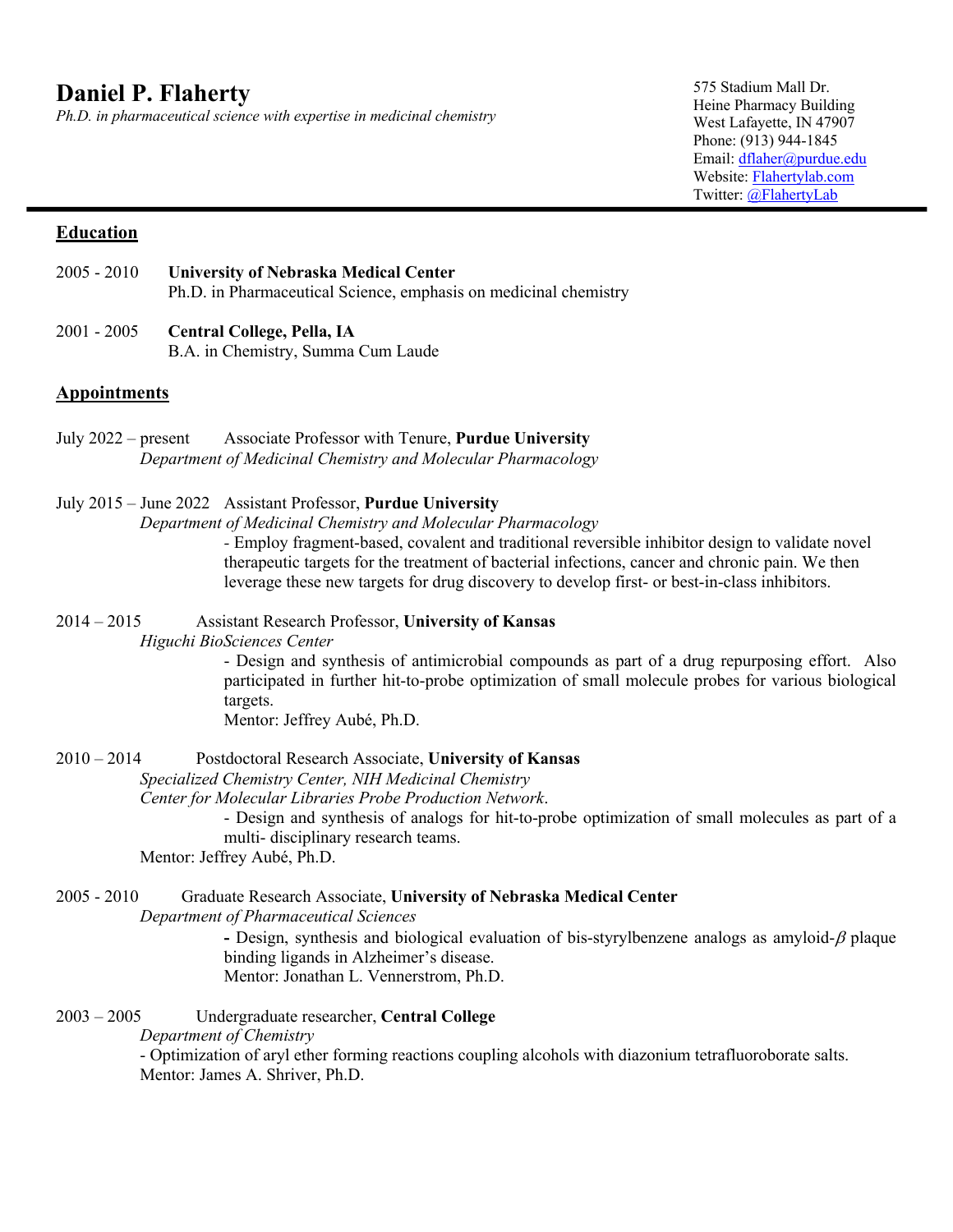# **Affiliations**

- Adjunct Assistant Professor of Pharmacology & Toxicology; Indiana University School of Medicine West Lafayette
- Purdue Institute for Inflammation, Immunology and Infectious Disease; Control and Intervention Division
- Purdue Institute for Integrative Neuroscience
- Purdue University Center for Cancer Research; Medicinal Chemistry Division
- Purdue Institute for Drug Discovery
- American Chemical Society; Medicinal Chemistry Division; 2005 present

# **Funding**

# **Current:**

7. Purdue Institute for Drug Discovery External Advisory Board Program Flaherty, PU "Preclinical and IND Enabling Studies for Anti-VRE Therapeutic Agents" 7/1/2022 – 12/21/2022 Direct Costs: \$30,000 For *in vivo* PK and efficacy in a Rat endocarditis model for VRE infection for two lead molecules.

- 6. EVPRP Research Instrument Grant Program Flaherty, PI; Trader, Altman, Davisson, Co-Is "Acquisition of multi-column HPLC for separation and purification of chiral molecules" Period: 1/21/2022 – 5/31/2022 Direct Costs: \$98,565 For the purchase of an Agilent 12600 HPLC with 8-column switch valve and fraction collector for the scouting of chromatographic separation conditions and purification of chiral molecules.
- 5. Purdue Institute for Drug Discovery Programmatic Grant Flaherty/Das/Wendt/Hu, Co-PIs "Development of covalent inhibitors of UCHL1 and UCHL3 for cancer drug discovery" Period: 12/01/2021 – 11/30/2023 Direct Costs: \$50,000/yr The goal of this project is to perform hit-to-lead optimization of novel covalent inhibitors for the deubiquitinating enzymes UCHL1 and UCHL3. We will use these inhibitors to establish efficacy in models for neuroendocrine prostate cancer, breast cancer, and pancreatic cancer.
- 4. NINDS 1R01NS119917 "Pharmacological validation of adenylyl cyclase 1 as a drug target for chronic pain" Flaherty/Watts MPI, van Rijn Co-I Period: 12/01/2020 – 11/30/2025 Direct Costs: \$250,000/yr The goal of this project is to develop potent and selective inhibitors of adenylyl cyclase type 1 with physical chemical properties to access the target within the central nervous system to validate AC1 as a viable therapeutic option to treat chronic pain.
- 3. NIAID 1R01AI148523 "Repurposing novel selective drugs for treatment and decolonization of vancomycin-resistant enterococcus" Flaherty Co-I, Seleem, PI

Period: 10/01/19 – 9/31/2024

Direct costs to Flaherty Lab: \$224,800/yr

The goal of the project is to optimize FDA-approved molecules with activity against VRE for the treatment of systemic VRE infection and VRE gut decolonization.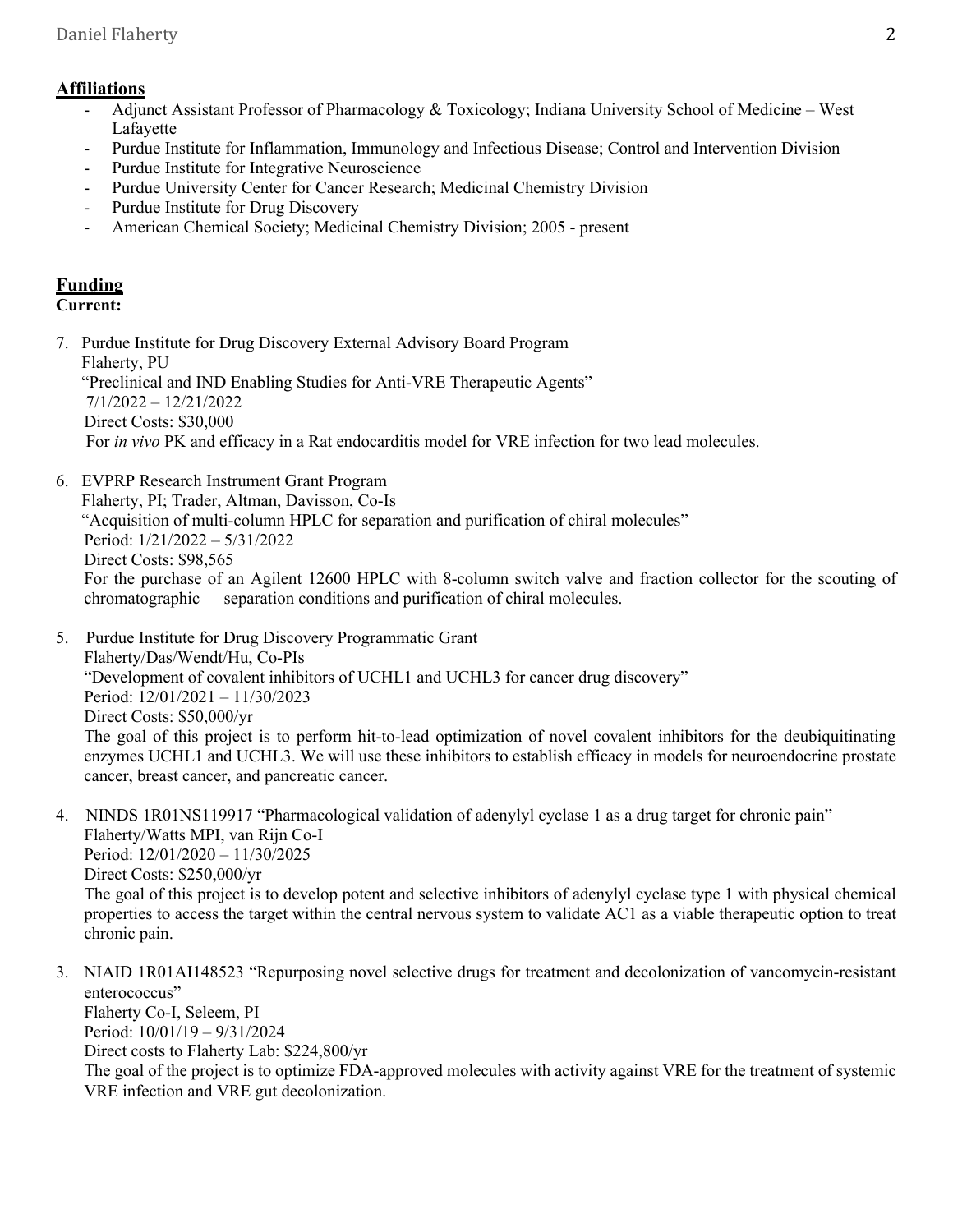2. NIAID 1R01AI134685 "Antibacterial inhibitors of RnpA" Flaherty Co-I, Dunman, PI Period: 9/01/18 – 8/31/2023 Direct costs to Flaherty Lab: \$238,000/yr The goal of the project is to use a targeted ligand and structure-based design approach to develop novel inhibitors of *Staphylococcus aureus* RnpA.

1. NINDS 1R61NS111070"Non-opioids for inflammatory pain: adenylyl cyclase 1 as a novel target" Flaherty Co-I (5% effort year 1, 10% year 2); Roman, PI (U of Iowa)/Watts Co-PI (Purdue University) Period: 5/1/2021 – 4/30/2023 Direct Costs to Flaherty Lab: Hit-to-probe optimization of AC1-CaM PPI inhibitors as probes for target validation to treat chronic pain.

#### **Completed:**

13. Purdue Institute for Drug Discovery Programmatic Grant "Drug-repurposing to combat resistant pathogens" Flaherty, Seleem, Hazbun (Co-I's) Period: 7/1/18 – 6/30/20 Direct costs to Flaherty Lab: \$33,333/yr The goal of this project is to perform hit-to-lead optimization on FDA approved drugs that inhibit problematic resistant pathogens such as vancomycin-resistant enterococcus, *Neisseria gonorrhoeae*, and *Candida albicans*

12. Purdue Institute for Drug Discovery Hit-to-lead grant "Optimization of inhibitors for AC8" Flaherty, Watts (Co-I's) Period: 7/1/19 – 6/30/20 Direct costs to Flaherty Lab: \$50,000/yr The goal of this project is to perform hit-to-lead optimization on two new scaffolds that show inhibitory activity against adenylyl cyclase type 8.

11. Provost's Instructional Equipment Grant "Adding high-performance liquid chromatography experience to undergraduate laboratories" Flaherty, PI; 0% Salary support Period:  $01/01/2020 - 12/31/2020$  \$61,318 total costs

This proposal is funded to purchase a U-HPLC system to interface with the existing Advion mass spectrometer that was purchased with the previous Provost's instructional equipment award (2018). This will increase the capabilities of the instrument and allow it to be used for both undergraduate organic labs and BSPS laboratory modules.

10. EVPRP Lab and Core Equipment Grant "Acquisition of a Biacore X-100 Surface Plasmon Resonance Instrument" Flaherty, PI Period 1/1/2019 – 12/31/2019

Direct costs: \$99,720 This proposal was for the purchase of a Biacore X-100 surface plasmon resonance instrument to be housed in the Hall for Discovery and Learning Research to be used for walk-up analysis of small molecule binding affinities.

- 9. Purdue Center for Cancer Research Phase 1 Concept Award "Structure-based design of selective Ubiquitin Cterminal Hydrolase L1 probe" Flaherty, PI; 0% salary support Period: 02/01/2019 – 1/31/2020 \$15,000 total costs The goal of this proposal is to use rational design to develop the best-in-class UCHL1 inhibitor as a probe for the UCHL1 biology.
- 8. Purdue University Discovery Park Big Idea Challenge "Revolutionizing control of vector-borne infectious disease" Hill, PI; Flaherty, Watts, Raymond, Co-PI; 5% effort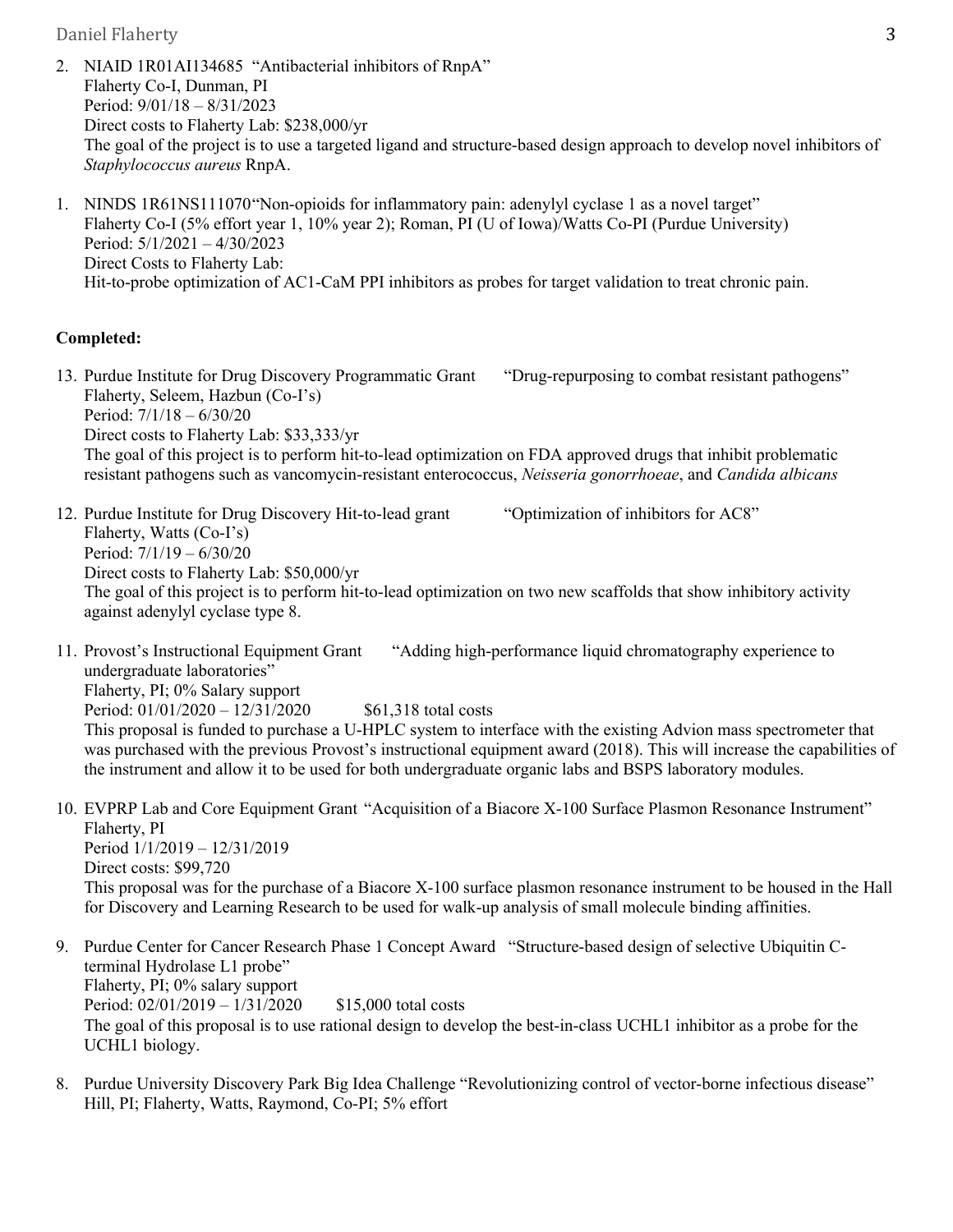#### Period: 04/2017 – 03/2019

The goal of this project is to identify novel chemical space for development of new insecticides. We will focus highthroughput screening efforts against mosquito larvae that provide non-lethal phenotypes. This hit criteria is different than decades of previous HTS campaigns in search of novel insecticides that are also safe for the environment. My labs role will be hit identification and preliminary SAR optimization.

7. Purdue Center for Cancer Research Phase 1 Concept Award "Development of novel cell-based ALPHA deubiquitinase inhibition assay"

Flaherty, PI; 0% salary support

Period:  $01/01/2018 - 06/2018$  \$15,000 total costs

The goal of this proposal is to develop a cell-based deubiquitinase (DUB) assay to screen for inhibitors in disease relevant cell lines. Current DUB biochemical assays have little biological relevance contributing to the severe lack of potent and selective DUB inhibitors. To address this drawback we propose to develop an assay using AlphaLISA technology to identify small molecules that perturb the interactions of ubiquitin activity-based probes with the DUBs, in this case applied to UCHL1. This assay is being developed to be applied to cells and recognize endogenous levels of UCHL1 and in theory could be applied to other cells lines or DUBs.

6. MCMP Research Enhancement Award "Development of highly selective inhibitors of AC1 for the evaluation in a mouse model of chronic pain"

Watts, PI; Flaherty, Co-I – No salary support

Period: 04/01/2017 – 03/31/2018 \$12,000 for Flaherty Lab

This project seeks to develop novel potent inhibitors for adenylyl cyclase 1 (AC1) with selectivity over the other eight closely related isoforms. Two novel AC1 inhibitor scaffolds have been identified via high-throughput screening and early stage hit-to-lead optimization is underway to optimize for potency and selectivity.

5. Provost's Instructional Equipment Grant "Adding Mass Spectrometry Capabilities to Enhance Pharmacy Education"

Flaherty, PI; 0% Salary support

Period: 01/01/2018 – 12/31/2018 \$68,000 total costs

This proposal is funded to purchase a user-friendly mass spectrometer to be housed in the undergraduate organic laboratory. This MS will be incorporated into laboratory modules to provide students hands-on experience collecting and analyzing MS data. This will reinforce topics students learn during lecture and provide an instrument to design new, innovative laboratory modules around.

- 4. Purdue Institute for Drug Discovery "Lead Generation from DNA-encoded Fragment Libraries Enabled by Covalent Crosslinking"
	- Flaherty, Co-PI; Krusemark, Co-PI; 0% effort

Period: 11/01/16 – 10/31/17 \$5,000 total costs

This project will explore the utility of combining the power of DNA-encoded libraries with fragment-based drug discovery to provide a novel method for hit identification.

- 3. Purdue Institute for Drug Discovery "Discovery of novel UCHL1 small molecule inhibitors" Flaherty, PI; 0% effort \$15,000 credit for high-throughput screening Credit to the Purdue Chemical Genomics Facility to perform a high-throughput screen for inhibitors of UCHL1.
- 2. Purdue University Showalter Trust Award "Discovery of novel and selective inhibitors for UCHL1" Flaherty, PI; 10% effort

Period: 07/01/16 – 06/30/18 \$75,000 total costs

This project seeks to utilize fragment-based hit identification techniques to develop novel, best-in-class inhibitors versus ubiquitin C-terminal hydrolase L1 (UCHL1). These inhibitors will serve as valuable probes to study the diverse role UCHL1 serves in neurodegenerative disease and cancer. Ultimately, high priority inhibitors will be utilized to determine the efficacy of UCHL1 inhibition in the treatment of breast cancer metastasis.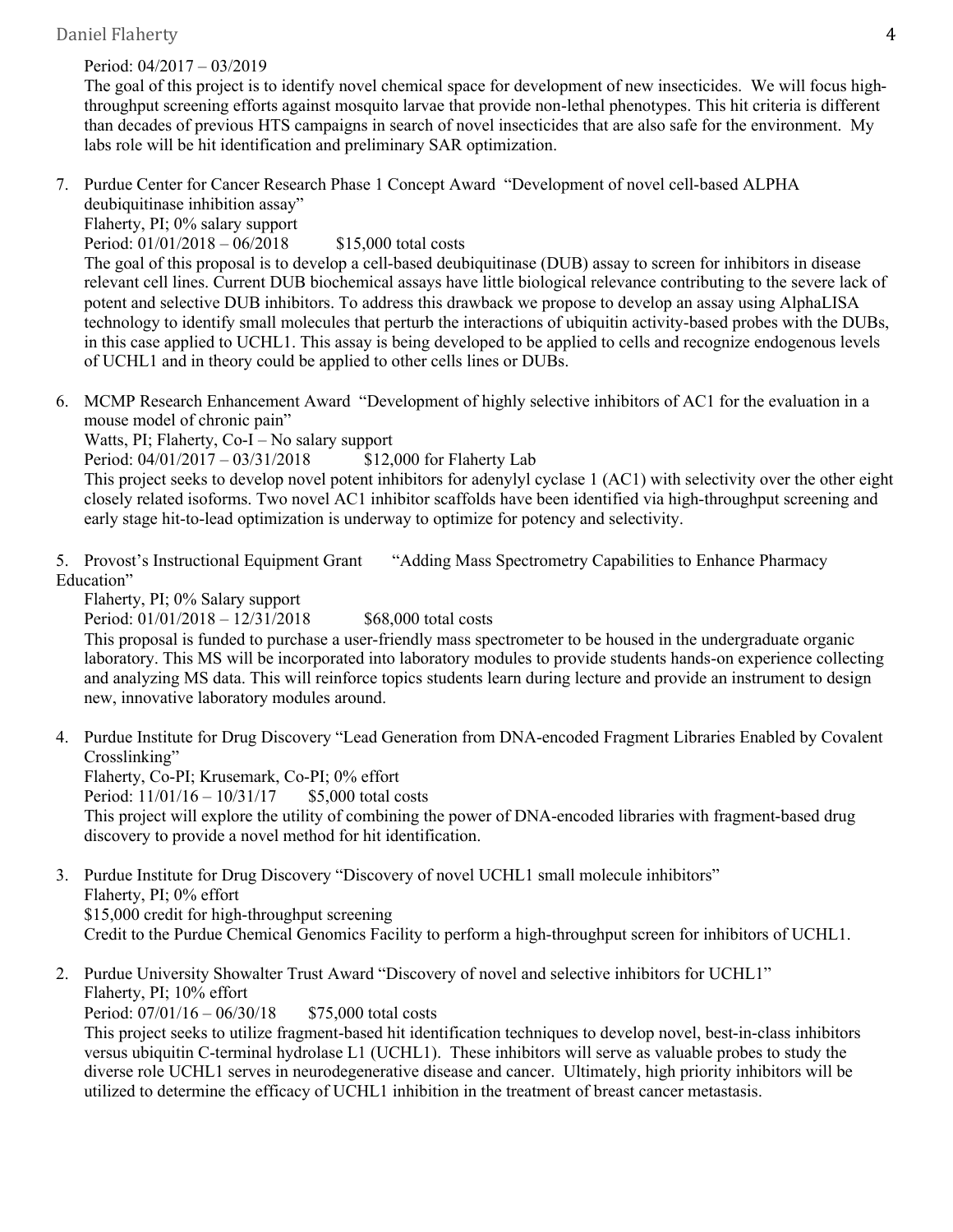1. NIAID **1R21AI115251** "Ribonuclease E: a novel new Gram-negative antimicrobial target"

Flaherty, Co-PI; 15% effort

Period: 04/01/2016 – 03/31/2018 \$193,196 total direct costs Utilize a bi-lateral fragment-based and traditional high-throughput screening-based approach to identify first-in-class inhibitors of RNase E from multiple Gram-negative pathogens. These inhibitors will serve initially as probes to validate RNase E as a viable antimicrobial therapeutic target with the highest priority analogs progressing to more exhaustive structure-based optimization and biological studies.

# **Honors/Awards**

- Purdue Favorite Faculty Nominee 2022
- Purdue Favorite Faculty Nominee 2017
- University of Nebraska Medical Center (UNMC) Presidential Graduate Fellow, 2009 2010
- American Foundation for Pharmaceutical Education Pre-Doctoral Fellow, 2007 2010
- UNMC Berndt Travelship, 2009
- UNMC Graduate Fellow, 2008 2009
- Peter Gwilt Pharmaceutical Sciences Travelship, 2008
- Harris Award Recipient for Alzheimer's Disease Research (UNMC), 2008
- Nancy and Ronald Reagan Alzheimer's Scholarship Winner, 2008
- Josiah Kirby Lilly, Sr. Memorial AFPE Pre-Doctoral Fellow, 2007 2008
- Bukey Fellow, Pharmaceutical Sciences Graduate Program (UNMC), 2007 2008
- UNMC Pharmaceutical Sciences Teaching Assistantship, 2005 2006

# **Professional Service**

# **Editorial Board**

*Journal of Enzyme Inhibition and Medicinal Chemistry*

Review Editor for *Frontiers in Molecular Biosciences*

# **Peer Reviewer for Scientific Journals**

- Cell Chemical Biology
- Chemical Biology & Drug Design
- mSphere
- Journal of Medicinal Chemistry
- ChemMedChem
- ACS Medicinal Chemistry Letters

# **Peer Reviewer for Grants**

- NIH HEAL Initiative U19 Study Section, 2021
- DoD MIDRP W-1 Panel, 2020
- NIH CARBIRU Special Emphasis Panel (*ad hoc*), 2020
- NIH Drug Discovery for the Nervous System Study Section (*ad ho*c), 2020
- Indiana CTSI, 2019
- DoD CDMRP, 2019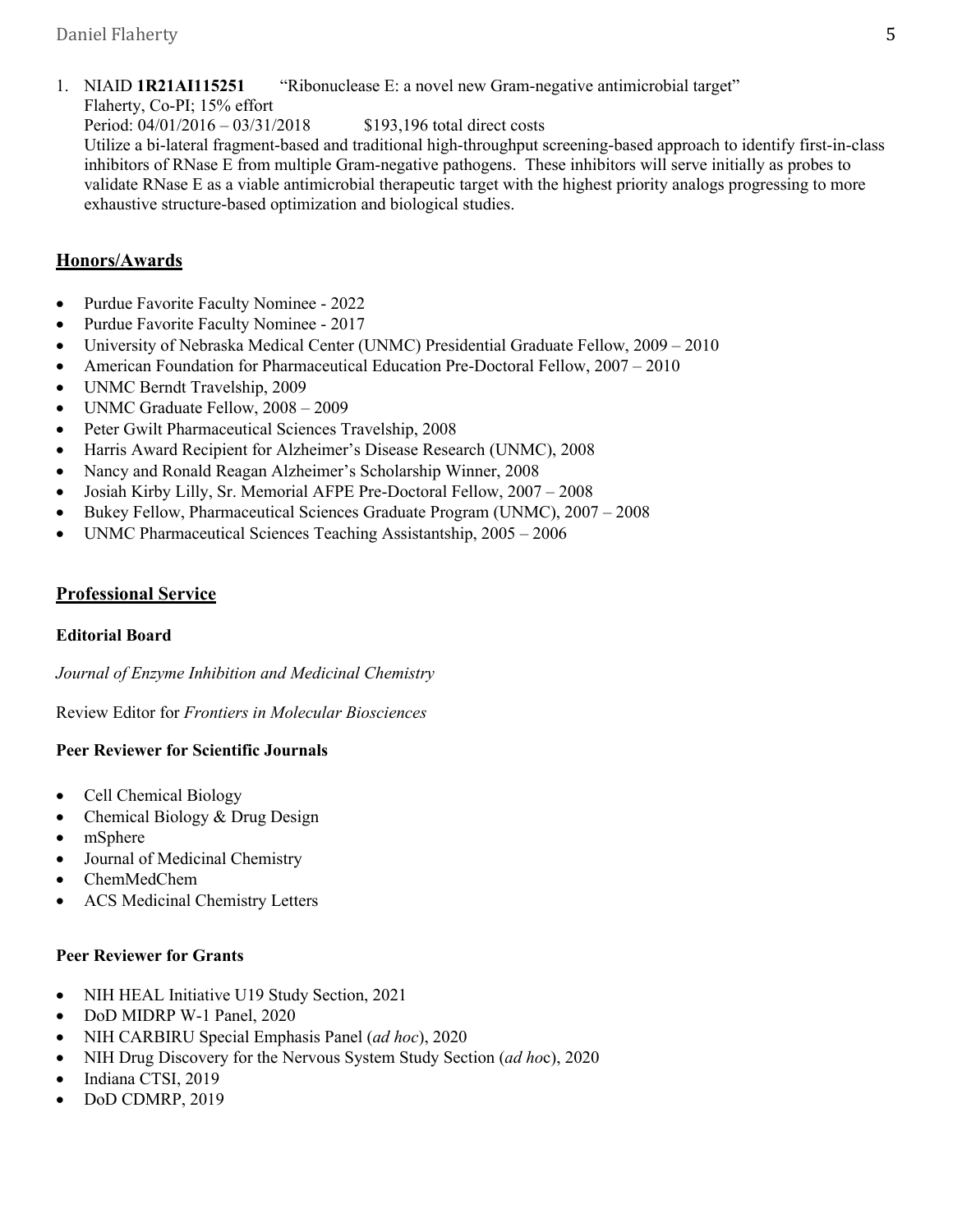- DoD PRMRP, 2019
- Florida Department of Health, 2018 2019

#### **University Service**

- Department Level
	- o Cume Assessment Committee (2015 2018)
	- o Cume Task Force (2018)
	- o Journal Club Task Force (2018)
	- o MCMP Faculty Search Committee (2017)
	- o MCMP representative of joint MCMP and Chemistry faculty search committee (2018)
	- o Adjunct Faculty Task Force (2020)
	- o MCMP Graduate Program Admissions Committee (2020 present)
	- o MCMP Graduate Curriculum Evaluation Working Group (2022)
- College Level
	- o BSPS Oversight Committee Member
	- o Strategic Planning Task Force Faculty Recruitment and Retention
	- o Evaluator for PharmD Annual Performance Evaluation (APE) 2019
	- o Grade Appeals Committee 2020
	- o Evaluator for PharmD Annual Performance Evaluation (APE) 2021
	- o Interviewer for PharmD admissions applications (2016 2019, and 2021)
	- o Scholarship Committee (2021 2024)
- University Level
	- o Member of PULSe admissions committee for chemical biology training group (2017 present)
	- o PIDD high-throughput screening center advisory committee
		- Chair of committee 2022 Present
	- o Grant Peer Reviewer for PCCR Phase 1 grants 2022
	- o Training Program Internal Committee Member May 2022 present.

#### **Publications**

- 35. Scott, J. A.; Soto-Velasquez, M.; Hayes, M. P.; LaVigne, J. E.; Miller, H. R.; Kaur, J.; Ejendal, K. F. K.; Watts, V.  $J.*$ ; **Flaherty, D. P.**\* Optimization of a pyrimidinone series for selective inhibition of  $Ca^{2+}/cal$  calmodulin-stimulated adenylyl cyclase 1 activity for treatment of chronic pain. *Journal of Medicinal Chemistry*, **2022**, *65*, 4667 - 4686. https://doi.org/10.1021/acs.jmedchem.1c01759
- 34. Giovannuzzi, S.; Hewitt, C. S.; Nocentini, A.; Capasso, C.; Costantino, G.; **Flaherty, D. P.\***; Supuran, C. T.\* Inhibition studies of bacterial a-carbonic anhydrases with phenols. *Journal of Enzyme Inhibition and Medicinal Chemistry*, **2022**, *37*, 666-671. https://doi.org/10.1080/14756366.2022.2038592
- 33. Murgia, M.V.; Sharan, S.; Kaur, J.; Austin, W.; Hagen, L.; Wu, L.; Chen, L.; Scott, J. A.; **Flaherty, D. P.**; Scharf, M. E.; Watts, V. J.; Hill, C. A. High-content phenotypic screening identifies novel chemistries that disrupt mosquito activity and development. *Pesticide Biochemistry and Physiology*, **2022**, *182*, 105037. https://doi.org/10.1016/j.pestbp.2022.105037
- 32. Hewitt, C. S.; Das, C.; **Flaherty, D. P.\*** Rational development and characterization of a ubiquitin variant with selectivity for ubiquitin C-terminal hydrolase L3. *Biomolecules*, **2022**, *12*, 62*.* https://doi.org/10.3390/biom12010062
- 31. Giovannuzzi, S.; Hewitt, C. S.; Nocentini, A.; Capasso, C.; **Flaherty, D. P.\***; Supuran, C. T.\* Coumarins effectively inhibit bacterial a-carbonic ahydrases. *Journal of Enzyme Inhibition and Medicinal Chemistry*, **2022**, *37*, 333-338. https://doi.org/10.1080/14756366.2021.2012174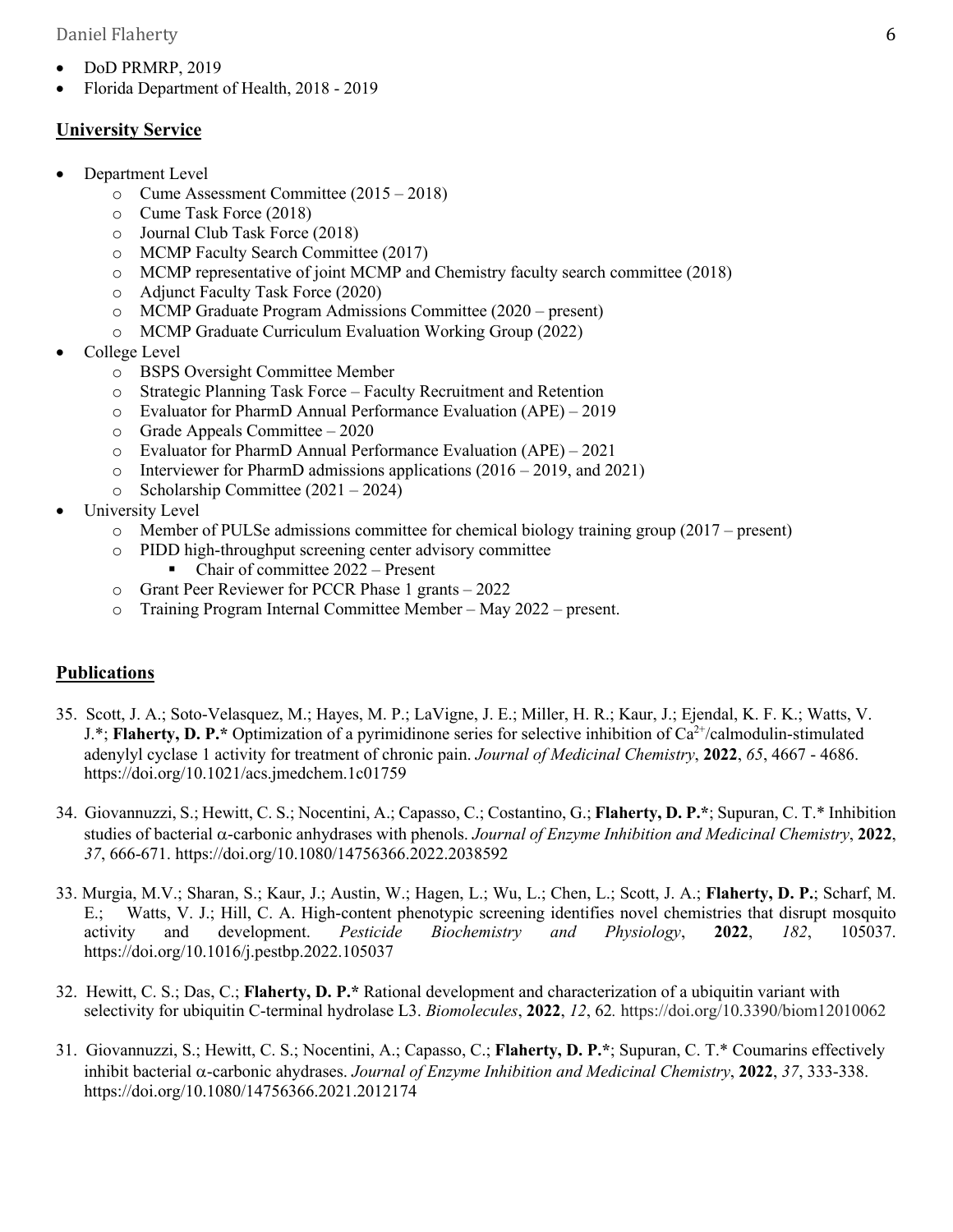- 30. Abutaleb, N. S.; Elhassanny, A. E. M.; Nocentini, A.; Hewitt, C. S.; Elkashif, A.; Cooper, B. R.; Supuran, C. T.; Seleem, M. N.\* **Flaherty, D. P.**\* Repurposing FDA-approved sulphonamide carbonic anhydrase inhibitors for treatment of *Neisseria gonorrhoeae*. *Journal of Enzyme Inhibition and Medicinal Chemistry*, **2022**, *37*, 51-61*.* DOI: 10.1080/14756366.2021.1991336.
- 29. Giovannuzzi, S.; Abutaleb, N. S.; Hewitt, C. S.; Carta, F.; Nocentini, A.; Seleem, M. N.; **Flaherty, D. P.\***, Supuran, C. T.\* Dithiocarbamates effectively inhibit the a-carbonic anhydrase from *Neisseria gonorrhoeae*. *Journal of Enzyme Inhibition and Medicinal Chemistry*, **2022**, *37,* 1-8. DOI:10.1080/14756366.2021.1988945.
- 28. **Flaherty, D. P.**; Seleem, M. N.; Supuran, C.T. Bacterial Carbonic Anhydrases: Underexploited Antibacterial Therapeutic Targets. *Future Medicinal Chemistry*, **2021**, *13*, 1619-1622*.* DOI: 10.4155/fmc-2021-0207.
- 27. Nocentini, A.; Hewitt, C. S.; Mastrolorenzo, M.; **Flaherty, D. P.\***; Supuran, C. T.\* Anion inhibition studies of the acarbonic anhydrase from *Neisseria gonorrhoeae*. *Journal of Enzyme Inhibition and Medicinal Chemistry*, **2021**, *36*, 1061 - 1066. DOI: 10.1080/14756366.2021.1929202.
- 26. Hewitt, C. S.; Abutaleb, N. S.; Elhassanny, A. E. M.; Nocentini, A.; Cao, X.; Amos, D. P.; Youse, M. S.; Holly, K. J.; Marapaka, A.; An, W.; Kaur, J.; Krabill, A. D.; Elkashif, A.; Elgammal, Y.; Graboski, A. L.; Supuran, C. T.; Seleem, M. N.; **Flaherty, D. P.\*** Structure-Activity Relationship Studies of Acetazolamide-Based Carbonic Anhydrase Inhibitors with Activity against *Neisseria gonorrhoeae*. *ACS Infectious Diseases*, **2021**, *7*, 1969 – 1984. DOI: 10.1021/acsinfecdis.1c00055.
- 25. Chojnacki, M.; Cao, X.; **Flaherty, D. P.\***; Dunman, P. D.\* Optimization of 2-acylaminocycloalkythiophene derivatives for activity against *Staphylococcus aureus* RnpA. *Antibiotics*, **2021**, *10*, 369 - 386*.*
- 24. Krabill, A.D.; Chen, H.; Hussain, S.; Hewitt, C.S.; Imhoff, R.D.; Muli, C.S.; Das, C.; Galardy, P.J.; Wendt, M.K.; **Flaherty, D.P.\*** Optimization and Anti-Cancer Properties of Fluoromethylketones as Covalent Inhibitors for Ubiquitin C-Terminal Hydrolase L1. *Molecules*, **2021**, *26*(5), p.1227. \*\* Invited Manuscript for special issue on covalent inhibitors \*\*
- 23. Sheedlo, M. J.; Kenny, S.; Podkoytov, I. S.; Brown, K.; Ma, J.; Iyer, S.; Hewitt, C. S.; Arbough, T.; Mikhailovskii, O.; **Flaherty D. P.**; Wilson, M. A.; Skrynnikov, N. R.; Das, C. Insights into Ubiquitin Product Release in Hydrolysis Catalyzed by the Bacterial Deubiquitinase SdeA. *Biochemistry*, **2021**, *60*, 584 – 596. DOI:10.1021/acs.biochem.0c00760.
- 22. Abutaleb, N. S.; Elhassanny, A. E. M.; **Flaherty, D. P.**; Seleem, M. N. *In vitro* and *in vivo* activities of carbonic anhydrase inhibitor, dorzolamide, against vancomycin-resistant enterococci. *PeerJ*, **2021**, *9*:e110059.
- 21. Abutaleb, N. S.; Elkashif, A.; **Flaherty, D. P.**; Seleem, M. N. *In vivo* antibacterial activity of acetazolamide. *Antimicrobial Agents and Chemotherapy*, **2021**, *65*, e01715 – 01720*.* DOI: 10.1128/AAC.01715-20.
- 20. Hewitt, C. S.; Krabill, A. D.; Das, C.; **Flaherty, D. P.** Development of Ubiquitin Variants with Selectivity for Ubiquitin C-Terminal Hydrolase Deubiquitinase. *Biochemistry*, **2020**, *59* (37), 3447 – 3462*.* DOI: 10.1021/acs.biochem.9b01076.
- 19. Kaur, J.; Cao, X.; Abutaleb, N. S.; Elkashif, A.; Graboski, A. L.; Krabill, A. D.; AbdelKhalek, A. H.; An, W.; Bhardwaj, A.; Seleem, M. N.; **Flaherty, D. P.** Optimization of Acetazolamide-Based Scaffold as Potent Inhibitors of Vancomycin-Resistant Enterococcus. *Journal of Medicinal Chemistry*, **2020**, *63*(17), 9540-9562. DOI:10.1021/acs.jmedchem.0c00734.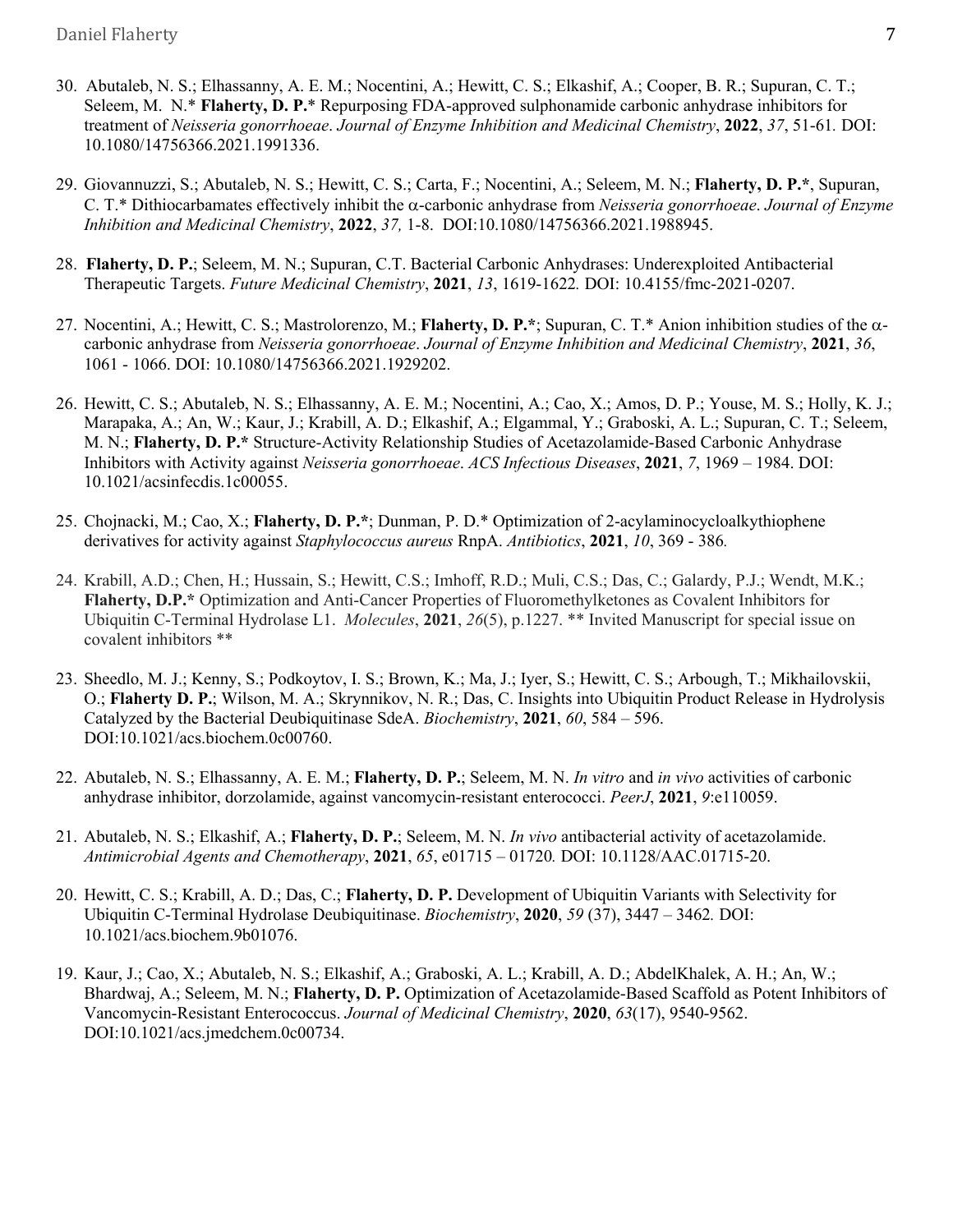- 18. Chojnacki, M.; Cao, X.; Young, M.; Fritz, R.; Dunman, P. M.; **Flaherty, D. P.** Optimization of 4-substituted Benzensulfonamide Scaffold to Reverse *Acinetobacter baumannii* Serum-Adaptive Efflux Associated Antibiotic Tolerance. *ChemMedChem*, **2020**, *15* (18), 1731-1740. DOI: 10.1002/cmdc/202000328.
- 17. Saboo S.; Kestur, U.S.; **Flaherty, D.P.**, Taylor, L.S. Congruent Release of Drug and Polymer from Amorphous Solid Dispersions: Insights into the Role of Drug-Polymer Hydrogen Bonding, Surface Crystallization, and Glass Transition. *Molecular Pharmaceutics*, **2020**, *17*(4), 1261-1275.
- 16. Krabill, A.D., Chen, H., Hussain, S., Feng, C., Abdullah, A., Hewitt, C.S., Das, C., Aryal, U.K., Post, C.B., Wendt, M.K., Galardy, P.J. and **Flaherty, D.P.** Ubiquitin C-terminal hydrolase L1: Biochemical and Cellular Characterization of a Covalent Cyanopyrrolidine-Based. Inhibitor. *ChemBioChem,* **2020**, *21*, 712-722.
- 15. Colquhoun, J. M.; Ha, L.; Beckley, A.; Meyers, B.; **Flaherty, D. P.**; Dunman, P. M.; Identification of Small Molecule Inhibitors of *Staphylococcus aureus* RnpA. *Antibiotics*, **2019**, *8* (48).
- 14. Kaur, J.; Soto-Velasquez, M.; Ding, Z.; Ghanbarpour, A.; Lill, M. A.; van Rijn, R. M.; Watts, V. J.; **Flaherty, D. P.** Optimization of a 1,3,4-oxadiazole series for inhibition of  $Ca^{2+}/c$ almodulin-stimulated activity of adenylyl cyclases 1 and 8 for the treatment of chronic pain. *European Journal of Medicinal Chemistry*, **2018**, *162*, 568 – 585.
- 13. Ha, L; Colquhoun, J.; Noinaj, N.; Das, C.; Dunman, P. M.; **Flaherty, D. P.** Crystal Structure of the ribonuclease P protein subunit from *Staphylococcus aureus*. *Acta Crystallographica Section F.* **2018***, 74,* 632 - 637.
- 12. **Flaherty, D. P.**; Harris, M. T.; Schroeder, C. E.; Khan, H.; Kahney, E. W.; Hackler, A. L.; Patrick, S. L.; Weiner, W. S.; Aubé, J.; Sharlow, E. R.; Morris, J. C.; Golden, J. E. Optimization and Evaluation of Antiparasitic Benzamidobenzoic Acids as Inhibitors of Kinetoplastid Hexokinase 1. *ChemMedChem,* **2017**, *12*, 1994 – 2005.
- 11. Hackler, A.; Patrick, S. L.; Kahney, E. W.; **Flaherty, D. P.**; Sharlow, E. R.; Morris, J. C.; Golden, J. E. Antiparasitic lethality of sulfonamidebenzamides in kinetoplastids. *Bioorg. Med. Chem. Lett.* **2017**, *27*, 755 – 758.
- 10. Lopez-Sambrooks, C.; Shrimal, S.; Khodier, C.; **Flaherty, D. P.**; Charest, J.; Gao, N.; Lewis, T. A.; Lehrman, M. A.; Gilmore, R.; Golden, J.; Contessa, J. N. Oligosaccharyltransferase inhibition induces senescence in RTK-driven tumor cells. *Nat. Chem. Biol.* **2016**, *12*, 1023 – 1030.
- 9. Matharu, D. S.; **Flaherty, D. P.**; Simpson, D. S; Chung, D.; Yan, D.; Noah, J. W.; Jonsson, C. B.; White, E. L.; Aubé, J.; Plemper, R. K.; Severson, W. E.; Golden, J. E. Optimization of potent and selective quinazolinediones: inhibitors of respiratory syncytial virus that block RNA-dependent-RNA-polymerase complex activity. *J. Med. Chem.* **2014**, *57*, 10314 – 10328.
- 8. **Flaherty, D. P**; Miller, J. R.; Garshott, D. M.; Hedrock, M.; Gosalia, P.; Li, Y.; Milewski, M.; Sugarman, E.; Suyama, E.; Nguyen, K.; Vasile, S.; Salaniwal, S.; Stonich, D.; Su, Y.; Vicchiarelli, M.; Chung, T. D. Y.; Pinkerton, A. B.; Aubé, J.; Callaghan, M. U.; Golden, J. E.; Fribley, A. M.; Kaufman, R. J. Discovery and development of selective activators targeting the apoptotic CHOP pathway of the unfolded protein response. *ACS Med. Chem. Lett.* **2014**, *5*, 1278 – 1283.
- 7. Perlmutter J. I.; Forbes, L. T.; Krysan, D. J.; Ebsworth-Mojica, E.; Dunman, P. M.; **Flaherty, D. P.\*** Repurposing the antihistamine terfenadine for antimicrobial activity against *Staphylococcus aureus*. *J. Med. Chem.* **2014**, *57*, 8540 – 8562. \*\*corresponding author as postdoctoral research associate
- 6. **Flaherty, D. P.**; Simpson, D. S.; Miller, M.; Maki, B. E.; Zou, B.; Shi, J.; Wu, M.; McManus, O. B.; Aubé, J.; Li, M.; Golden, J. E. Potent and Selective Inhibitors of the TASK-1 Potassium Channel through Chemical Optimization of a Bis-Amide Scaffold. *Bioorganic and Medicinal Chemistry Letters*, **2014**, *24*, 3968 – 3973.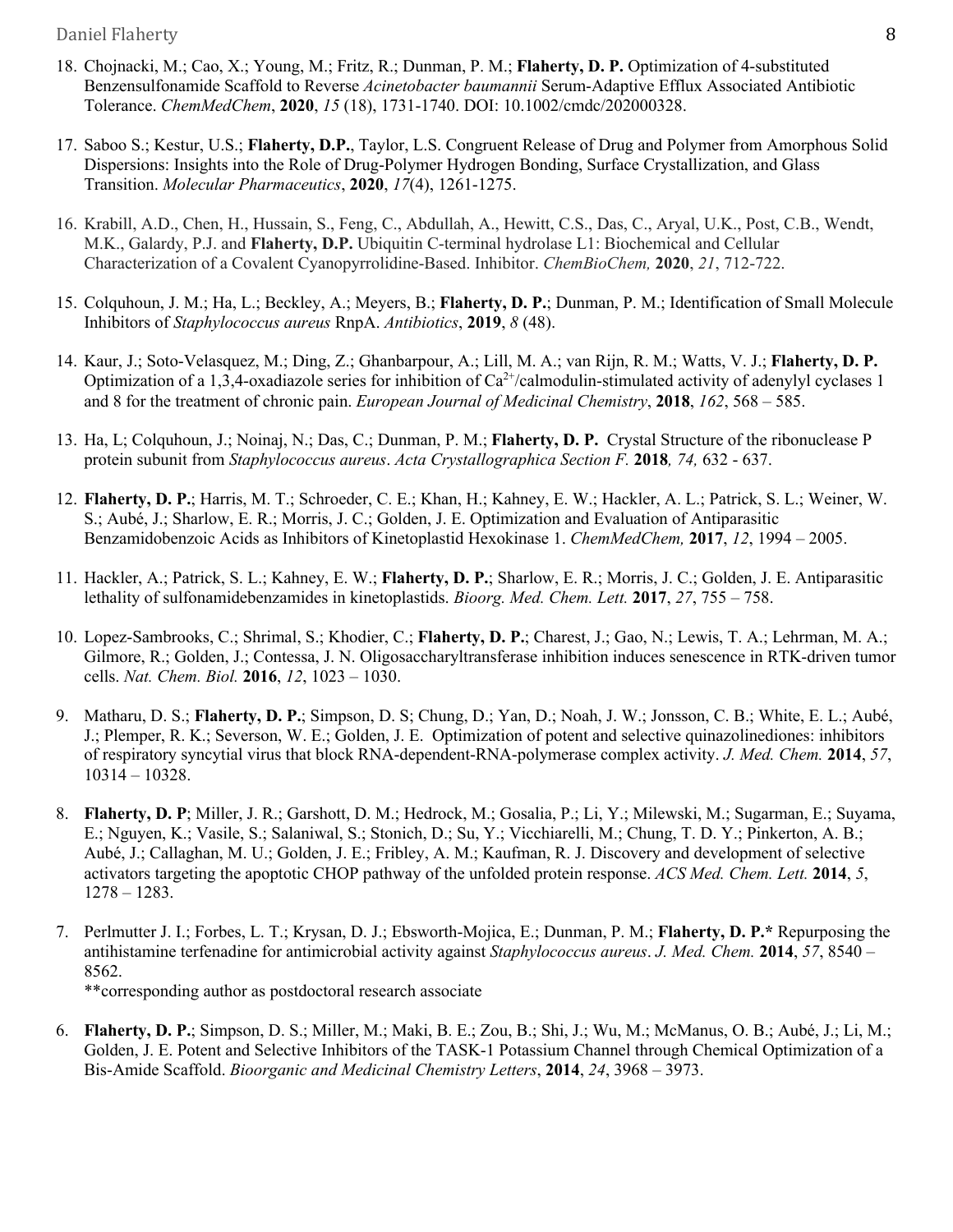- 5. Harris, M. T.; Walker, D. M.; Drew, M. E.; Mitchell, W. G.; Dao, K.; Schroeder, C. E.; **Flaherty, D. P.**; Weiner, W. S.; Golden, J. E.; Morris, J. C. Interrogating a Hexokinase-Selected Small Molecule Library for Inhibitors of *Plasmodium falciparum* Hexokinase. *Antimicrobial Agents and Chemotherapy*, **2013**, *57*(8), 3731 – 3737.
- 4. **Flaherty, D. P.**; Kiyota, T.; Ikezu, I.; Dong, Y.; Vennerstrom, J. L. Phenolic Bis-Styrylbenzenes as  $\beta$ -Amyloid Binding Ligands and Free Radical Scavengers. *J. Med. Chem.*, **2010**, *53*, 7992 – 7999.
- 3. **Flaherty, D. P.**; Dong, Y.; Vennerstrom, J. L. A one-pot synthesis for unsymmetrical bis-styrylbenzenes. *Tetrahedron Lett.*, **2009**, 50, 6228 – 6230.
- 2. Shriver, J. A.; **Flaherty, D. P.**; Herr, C, C. Aryl Ethers from Arenediazonium Tetrafluoroborate Salts: From Neat Reactions for Solvent Mediated Effects. *J. Iowa. Acad. Sci.* **2009**, *116*, 27 – 35.
- 1. **Flaherty, D. P.**; Walsh, S. M.; Kiyota, T.; Dong, Y.; Ikezu, T.; Vennerstrom, J. L. Polyfluorinated Bis-styrylbenzene b-Amyloid Plaque Binding Ligands. *J. Med. Chem.*, **2007**, *50*, 4986-4992.

# **Patents**

*Issued*

- 7. **Flaherty, Daniel P.**; Seleem, Mohamed; Kaur, Jatinder; Cao, Xufeng. Carbonic anhydrase inhibitors and antibiotics against multidrug resistant bacteria. US 2022/0056001 A1, February 24, 2022.
- 6. Contessa, Joseph N.; Golden, Jennifer E.; **Flaherty, Daniel P.** Inhibitors of *N*-linked glycosylation and methods of using same. US Patent 11,219,625. January 11, 2022.
- 5. Watts, Val J.; van Rijn, Richard M.; **Flaherty, Daniel P**; Kaur, Jatinder. Novel scaffold of adenylyl cyclase inhibitors for chronic pain and opioid dependence. U.S. Patent 10,662,176, May 26, 2020.
- 4. Watts, Val J.; van Rijn, Richard M.; **Flaherty, Daniel P**; Kaur, Jatinder. Adenylyl cyclase inhibitors for the treatment of chronic pain and opioid dependence. U.S. Patent 10,457,653, October 29, 2019.
- 3. Dunman, Paul M.; Krysan, Damian J.; **Flaherty, Daniel P.** Substituted Piperidine Derivatives and their Preparation, Methods and Compositions for Treating Infection. U.S. Patent 10,004,701, June 26, 2018.
- 2. Golden, Jennifer E.; Aubé, Jeffrey; **Flaherty, Daniel P.**; Fribley, Andrew M.; Kaufman, Randal J.; Thomas, Chung, D. Y.; Pinkerton, Anthony B.; Hendrick, Michael Pablo. Compounds and Methods for Activating the Apoptotic Arm of the Unfolded Protein Response. U.S. Patent 9,732,067, August 15, 2017.
- 1. Golden, Jennifer E.; Aubé, Jeffrey; Simpson, Denise S; **Flaherty, Daniel P.**; Matharu, Daljit S.; Severson, William E; Lynn, Rasmussen. Inhibitor of Respiratory Syncytial Virus. U.S. Patent 9,499,496, November 22, 2016.

# **Book Chapters**

1. Wang, K., **Flaherty, D. P.**, Chen, L., & Yang, D. (**2019**). High-Throughput Screening of G-Quadruplex Ligands by FRET Assay. In *G-Quadruplex Nucleic Acids* (pp. 323-331). Humana, New York, NY.

# **NIH Probe Reports**

5. Zou B.; **Flaherty, D. P**; Simpson, D. S.; Maki, B. E.; Miller, M. R.; Shi, J.; Wu, M.; McManus, O. B.; Golden, J. E.; Aubé, J.; Li, M. Development of Bis-Amides as Selective Inhibitors of the KCNK3/TASK1 Two Pore Potassium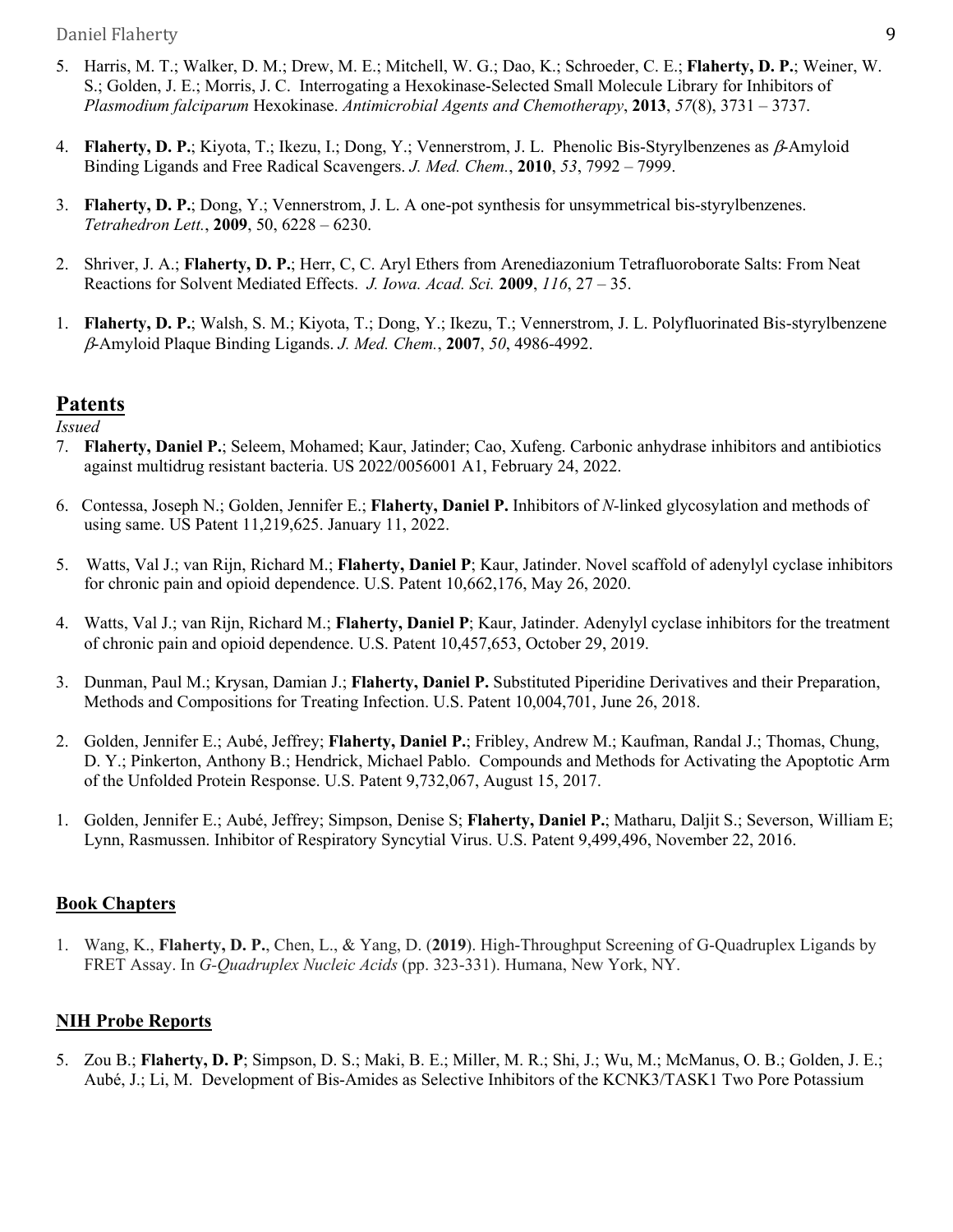Channel. Probe Reports from the NIH Molecular Libraries Program [http://mli.nih.gov/mli]. Bethesda, MD: National Center for Biotechnology Information (US), **2013**, Probe ML365.

- 4. Miller, M. R.; Zou, B.; Shi, J.; **Flaherty, D. P.**; Simpson, D. S.; Yao, T.; Maki, B. E.; Day, V. W.; Douglas, J. T.; Wu, M.; McManus, O. B.; Golden, J. E.; Aubé, J.; Li, M. Development of a Selective Chemical Inhibitor for the Two-Pore Potassium Channel, KCNK9. Probe Reports from the NIH Molecular Libraries Program [http://mli.nih.gov/mli]. Bethesda, MD: National Center for Biotechnology Information (US), **2012**, Probe ML308.
- 3. **Flaherty, D. P.**; Golden, J. E.; Liu, C.; Hedrick, M.; Gosalia, P.; Li, Y.; Milewski, M.; Sugarman, E.; Suyama, E.; Nguyen, K.; Vasile, S.; Salaniwal, S.; Stonich, D.; Su, Y.; Mangravita-Novo, A.; Vicchiarelli, M.; Smith, L. H.; Diwan, J.; Chung, T. D. Y.; Pinkerton, A. B.; Aubé, J.; Miller, J. R.; Garshott, D. M.; Callaghan, M. U.; Fribley, A. M.; Kaufman, R. J. Selective Small Molecule Activator of the Apoptotic Arm of the UPR. Probe Reports from the NIH Molecular Libraries Program [http://mli.nih.gov/mli]. Bethesda, MD: National Center for Biotechnology Information (US), **2012**, Probe ML291.
- 2. Noah, J. W.; Severson, W. E.; Chung, D. H.; Moore, B. P.; Jia, F.; Xu, X.; Maddox, C.; Rasmussen, L.; Sosa, M. I; Tower, N. A.; Ananthan, S.; White, E. L.; Jonsson, C. B.; Matharu, D. S.; **Flaherty, D. P.**; Simpson, D. S.; Golden, J. E.; Aubé, J. Identification of a Series of Quinazolinediones as Potent, Selective, Post-Entry Inhibitors of Human Respiratory Syncytial Virus (hRSV) via a Cell-Based High Throughput Screen and Chemical Optimization. Probe Report for the NIH Molecular Libraries Program [http://mli.nih.gov/mli]. Bethesda, MD: National Center for Biotechnology Information (US), **2011**, Probe ML275.
- 1. Sharlow, E. R.; Golden, J. E.; Dodson, H.; Morris, M.; Hesser, M.; Lyda, T.; Leimgruber, S.; Schreoder, C. E.; **Flaherty, D. P.**; Weiner, W. S.; Simpson, D. S.; Lazo, J. S.; Aubé, J.; Morris, J. C. Identification of Inhibitors of *Trypanosoma brucei* Hexokinases. Probe Reports from the NIH Molecular Libraries Program [https://www.ncbi.nlm.nih.gov/books/NBK47352/]. Bethesda, MD: National Center for Biotechnology Information (US), **2011**, Probe ML205.

# **Invited Seminars**

- 20. **Flaherty, D. P.** Validation of therapeutic targets and drug discovery for antibiotics and chronic pain. University of Iowa, Department of Pharmaceutical Sciences and Experimental Therapeutics Seminar Series, Iowa City, IA, November  $30<sup>th</sup>$ , 2021
- 19. **Flaherty, D. P.** Validation of therapeutic targets and drug discovery for antibiotics and chronic pain. University of Minnesota, Department of Medicinal Chemistry Seminar Series, Minneapolis, MN, October 26<sup>th</sup>, 2021
- 18. **Flaherty, D. P.** Validation of therapeutic targets and drug discovery for antibiotics and chronic pain. University of Illinois at Chicago, Department of Pharmaceutical Sciences Seminar Series, Chicago, IL, September 8<sup>th</sup>, 2021
- 17. **Flaherty, D. P.** Validation of therapeutic targets and drug discovery for antibiotics and chronic pain. University of Nebraska Medical Center, Department of Pharmaceutical Sciences Seminar Series, Omaha, NE, September 3rd, 2021
- 16. **Flaherty, D. P.** Optimization and structural studies of inhibitors for bacterial carbonic anhydrases. Hitchhiker's Guide to the Biomolecular Galaxy Symposium, Purdue University, West Lafayette, IN, May  $13<sup>th</sup>$ , 2021.
- 15. **Flaherty, D. P**. Targeting bacterial carbonic anhydrases for the treatment of drug-resistant pathogens. Academic Drug Discovery Session, National ACS Meeting, April 7<sup>th</sup>, 2021. \*Invited Lecture as part of special symposium\*
- 14. **Flaherty, D. P.** Medicinal chemistry strategies for combating drug-resistant bacteria. University of Rochester Medical Center, Department of Microbiology and Immunology, Rochester, NY, February  $26<sup>th</sup>$ , 2021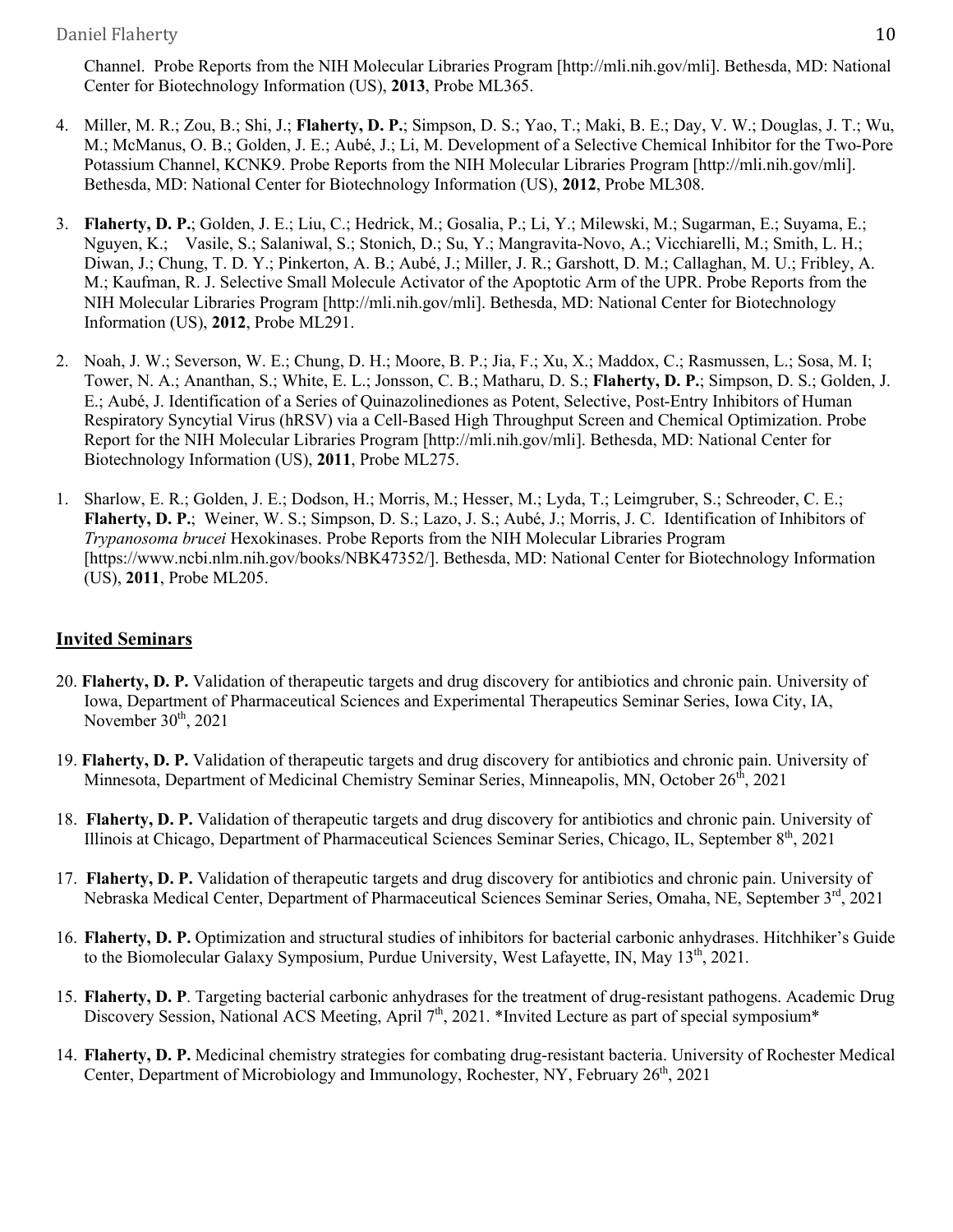- 13. **Flaherty, D. P.** Drug discovery efforts to combat vancomycin-resistant enterococcus and chronic pain. Department of Medicinal Chemistry and Molecular Pharmacology, Purdue University, West Lafayette, IN, December 10<sup>th</sup>, 2020.
- 12. **Flaherty, D. P.** Drug discovery efforts to combat vancomycin-resistant enterococcus and chronic pain. Chemistry-Biochemistry-Biology Interface Program, University of Notre Dame, November 19<sup>th</sup>, 2020.
- 11. **Flaherty, D. P**. Novel Therapeutic Agents for the Treatment of Drug-Resistant Enterococcus. ACS Fall National Virtual Meeting 2020, August,  $18<sup>th</sup>$ , 2020.
- 10. **Flaherty, D. P.** Pharmacologic validation of new targets to treat vancomycin-resistant enterococcus and chronic pain. Department of BioMolecular Sciences, University of Mississippi, April 7th, 2020 (postponed due to COVID-19).
- 9. **Flaherty, D. P**. Novel therapeutic agents for the treatment vancomycin-resistant enterococcus and chronic pain. Academic Drug Discovery Session, National ACS Meeting, Philadelphia, PA. March 25th, 2020 (postponed due to COVID-19).
- 8. **Flaherty, D. P.** Pharmacologic validation of new targets to treat vancomycin-resistant enterococcus and chronic pain. Department of Medicinal Chemistry and Pharmacognosy, The Ohio State University, January 21, 2020.
- 7. **Flaherty, D.** P. Repurposing carbonic anhydrase inhibitors to combat drug-resistant bacteria. Purdue University Drug Discovery Training Program Symposium, November 20<sup>th</sup>, 2019.
- 6. **Flaherty, D. P.** Antibiotic drug discovery: inhibiting old targets and validating new ones. Purdue University, Department of Biochemistry, West Lafayette, IN, November, 21, 2016
- 5. **Flaherty, D. P.** Antibiotic drug discovery: inhibiting old targets and validating new ones. University of Toledo, Department of Medicinal and Biological Chemistry; Toledo, OH, November, 17, 2016
- 4. **Flaherty, D. P**. Antibiotic drug discovery: inhibiting old targets and validating new ones. Purdue University, Department of Biological Sciences, West Lafayette, IN, April, 20, 2016
- 3. **Flaherty, D. P.** Fragment-based drug discovery theory and techniques. University of Rochester Medical Center, Department of Microbiology and Immunology, Rochester, NY, April, 15, 2016
- 2. **Flaherty, D. P.** Small Molecule Probes for Interrogating Biological Pathways. Purdue University, Department of Medicinal Chemistry and Molecular Pharmacology, West Lafayette, IN, January 29, 2015
- 1. **Flaherty, D. P.** Small Molecule Probes for Interrogating Biological Pathways. University of Nebraska-Lincoln Chemistry Department. Lincoln, NE, October 28, 2013

# **Scientific Meeting Posters**

\*Presenters underlined if not presented by Dr. Flaherty

- 19. An, W., Holly, K.; **Flaherty, D. P.** Structure-Activity Relationship Studies for Inhibitors of Vancomycin-Resistant Enterococcus Carbonic Anhydrases. Medicinal Chemistry and Molecular Pharmacology Departmental Retreat, October 12<sup>th</sup>, 2021.
- 18. Marapaka, A. K.; Hewitt, C. S.; Abutaleb, N. S.; Cao, X.; Nocentini, A.; Supuran, C. T.; Seleem, M. N.; **Flaherty, D. P.** Design, Synthesis and Structural Evaluation of Acetazolamide-based Carbonic Anhydrase Inhibitors Against *Neisseria gonorrhoeae*. Medicinal Chemistry and Molecular Pharmacology Departmental Retreat, October 12<sup>th</sup>, 2021.
- 17. Hewitt, C. S.; Das, C.; **Flaherty, D. P.** Development of First-in-Class Ubiquitin Variants for Ubiquitin C-terminal. Hydrolase L1. Bioorganic Gordon Conference, Andover, NH, June 12, **2019**.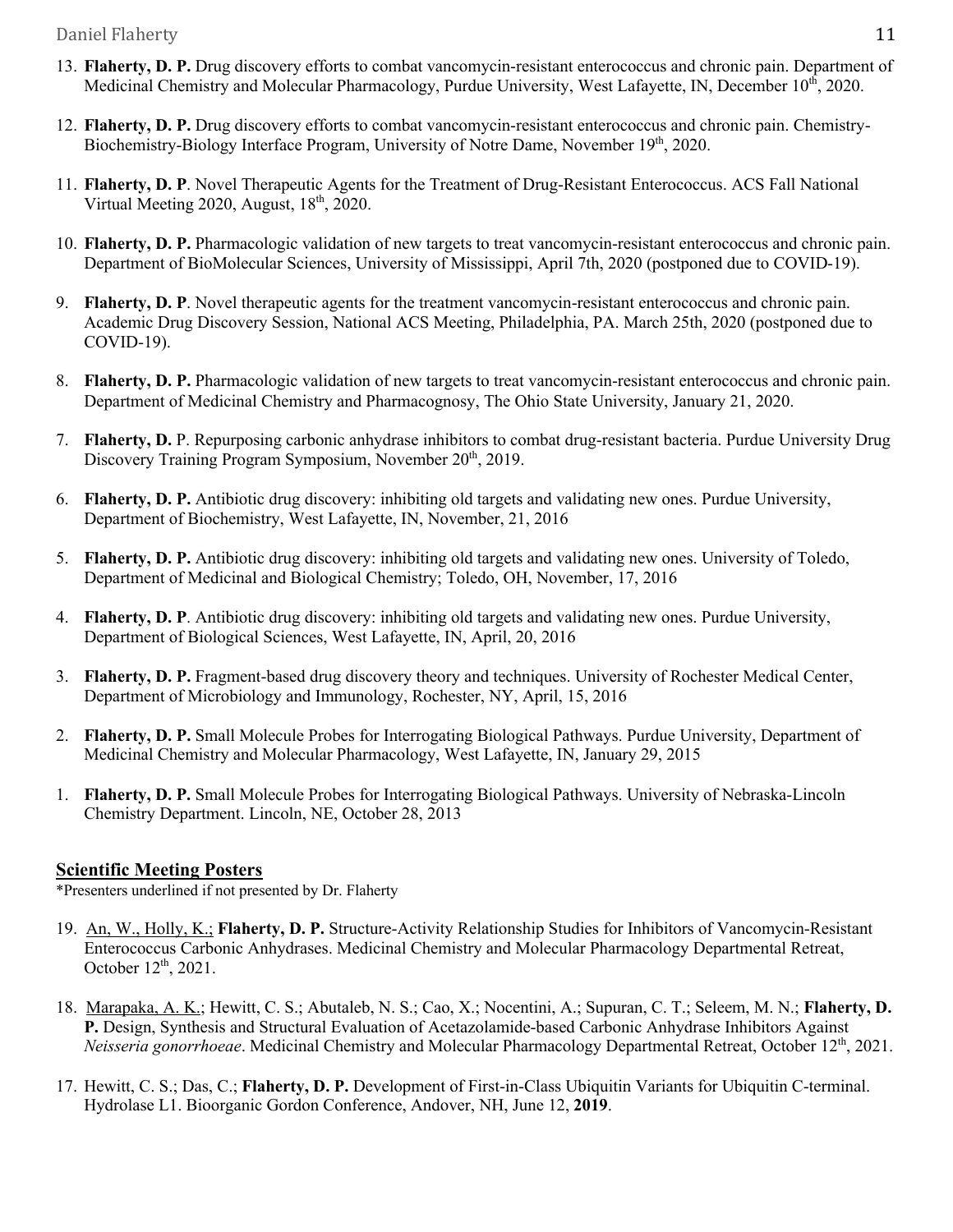- 16. Yao, T.; **Flaherty, D. P.**; Simpson, D. S.; Maki, B. E.; Miller, M. R.; Zou, B., Shi, J. Wu, M.; McManus, O. B.; Aubé, J.; Li, M.; Golden, J. E. Development of selective inhibitors for the two-pore domain potassium channel KCNK9. Poster Presentation, 248<sup>th</sup> American Chemical Society National Meeting, San Francisco, CA, August 13, 2014
- 15. **Flaherty, D. P.**, Perlmutter, J. I.; Forbes, L. T.; Krysan, D. J.; Ebsworth-Mojica, E.; Dunman, P. M. Repurposing the antihistamine terfenadine for antimicrobial use. Poster Presentation, 248<sup>th</sup> American Chemical Society National Meeting, San Francisco, CA, August 13, **2014**
- 14. **Flaherty, D. P.**; Schroeder, C. E.; Sharlow, E. R.; Golden, J. E.; Dodson, H.; Morris, M.; Hesser, M.; Lyda, T.; Leimgruber, S.; Weiner, W. S.; Simpson, D. S.; Lazo, J. S.; Aubé, J.; Morris, J. C. Small Molecule Inhibitors of *Trypanosoma brucei* Hexokinase 1. Poster Presentation, 2011 International Chemical Biology Society Meeting, Kansas City, MO, October 11, **2011**
- 13. **Flaherty, D. P.**; Dong, Y.; Vennerstrom, J. L. Unsymmetrical Bis-styrylbenzene Structure-Activity Relationship Studies in β-Amyloid Plaque Binding Affinity and Specificity. Poster Presentation, 2010 Spring ACS National Meeting. San Francisco, CA. March 21, **2010**
- 12. **Flaherty, D. P.**; Dong, Y.; Vennerstrom, J. L. New Method for the Synthesis of Unsymmetrical Bis-styrylbenzenes. Poster Presentation, 2009 Fall ACS National Meeting, Washington, D.C., August 18, **2009**
- 11. **Flaherty, D. P.**; Dong, Y.; Vennerstrom, J. L. Bis-styrylbenzenes Bind Selectively to *β*-Amyloid Plaques and Alter the Aggregation Process. Podia Presentation, 2009 Midwest Student Biomedical Research Forum, Omaha, NE, February 28, **2009**
- 10. **Flaherty, D. P.**; Dong, Y.; Vennerstrom, J. L. Bis-styrylbenzenes Bind Selectively to *β*-Amyloid Plaques and Alter the Aggregation Process. Poster Presentation, 2008 American Chemical Society Midwest Regional Meeting, Kearney, NE, October 9, **2008**
- 9. **Flaherty, D. P.** Bis-styrylbenzenes Bind Selectively to *β*-Amyloid Plaques and Alter the Aggregation Process. Podia Presentation, 2008 Globalization of Pharmaceutical Education Network, Leuven, Belgium, September 12, **2008**
- 8. **Flaherty, D. P.** Bis-styrylbenzenes as therapeutics in Alzheimer's disease. Podia Presentation, 2008 International Student Research Forum, Omaha, NE, June **2008**
- 7. **Flaherty, D. P.** The Potential of Bis-styrylbenzenes in Alzheimer's Disease. Podia Presentation, 2008 Midwest Student Biomedical Research Forum, Omaha, NE, March 1, **2008**
- 6. **Flaherty, D. P.** The Potential of Bis-styrylbenzenes in Alzheimer's Disease. Podia Presentation, 2007 International Student Forum, University of Tokyo, Tokyo, Japan, June 26-27<sup>th</sup>, 2007
- 5. **Flaherty, D. P.**; Walsh, S.; Kiyota, T.; Dong, Y.; Ikezu, T.; Vennerstrom, J. L. Polyfluorinated Amyloid Plaque-Binding Ligands for Early Detection of Alzheimer's Disease with <sup>19</sup>F MRI. 38<sup>th</sup> Annual Midwest Student Biomedical Research Forum, Omaha, NE; February **2007**
- 4. **Flaherty, D. P.** The Potential of *Bis*-stilbenes in Alzheimer's Disease. Seminar, Omaha, NE, University of Nebraska Medical Center, Pharmaceutical Sciences Graduate Program, November 10<sup>th</sup>, 2006
- 3. **Flaherty, D. P.**; Vennerstrom, J. L.; Dong, Y.; Ikezu, T.; Walsh, S. Polyfluorinated Amyloid Plaque Binding Ligands for Early Detection of Alzheimer's Disease with <sup>19</sup>F MRI. 41<sup>st</sup> Annual Midwest Regional Meeting of the American Chemical Society, Quincy, Illinois; October 25-27, **2006**
- 2. **Flaherty, D. P.**; Vennerstrom, J. L. Polyfluorinated amyloid plaque binding ligands for early detection of Alzheimer's Disease with 19F MRI. 38th Annual PGSRM Conference, Minneapolis; Minnesota, June **2006**